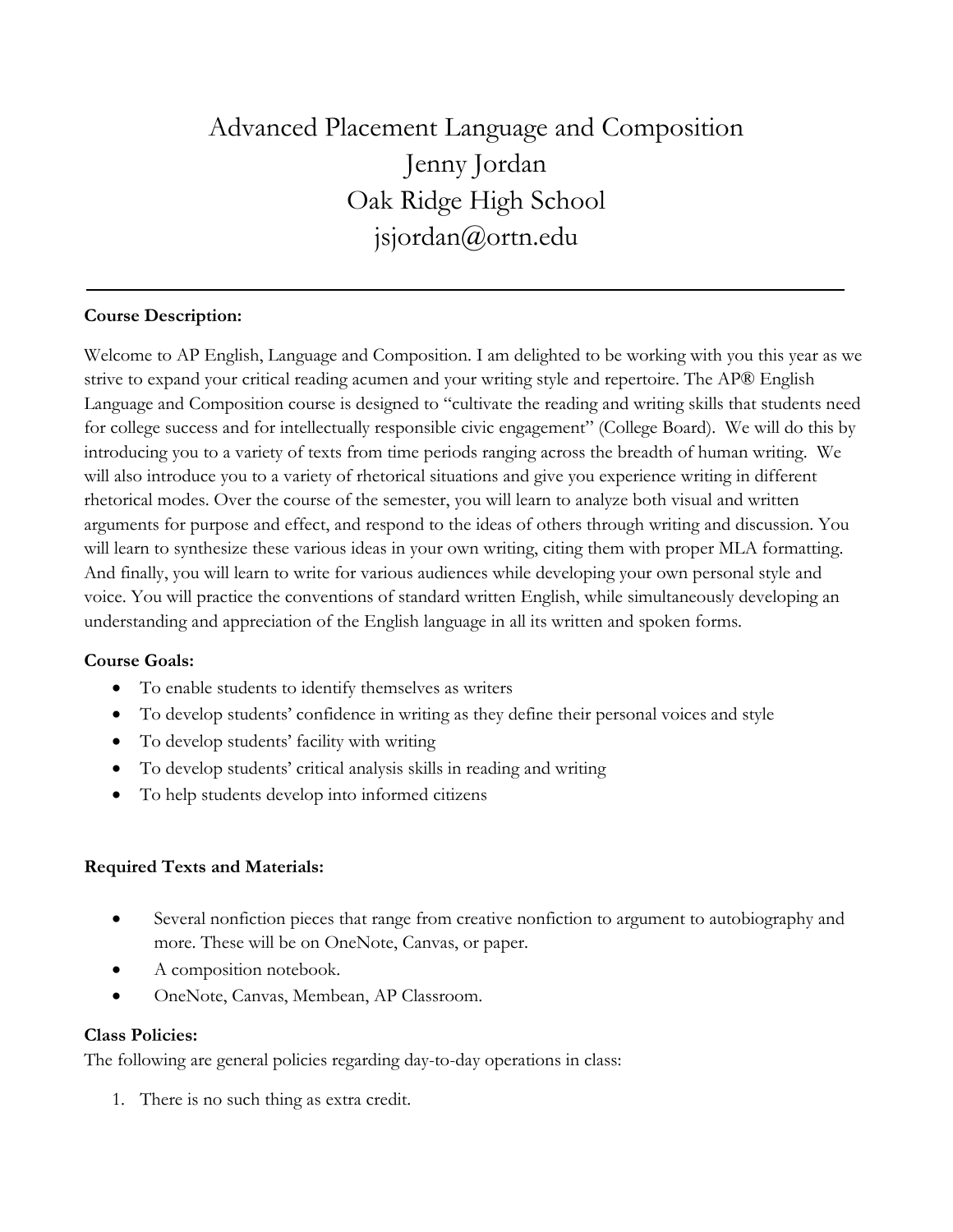- 2. Turn assignments in on time. Because this is a college-level class, I will exercise the same stringency I do with my college students; that is, no late work will be accepted. If you have an emergency that might encourage me to make an exception to this rule, you should write me a professionally worded and formal email laying out the circumstances of your petition for exception.
- 3. I will use **Skyward** to record grades and communicate with your parents. Both you and they can check your progress at any time.
- 4. Additionally, I will ask you to submit all major papers to Turnitin via Canvas. I will show you how to do this. Canvas will be the main location for work, submission, and deadlines.
- 5. Classroom Behavior: Each student is required to conduct himself/herself in an appropriate manner at all times. Show respect for every person in the classroom. Racist, sexist, or other offensive or discriminatory language will not be tolerated.
- 6. Cell phones must be turned off or silenced during class. If I see your phone, I will ask you to put it away. If I have to ask again, I will take it and you can retrieve it from the front office with all the penalties attendant. Additionally, you should keep your laptops closed and earbuds put away until such time as I tell you that they are allowed.
- 7. Going to the Bathroom: Please use the six minute class-change time to use the restroom if you can. I will, of course, allow you go when you really need to, but don't make it a habit to always use my class time as your bathroom time—we have a lot to do accomplish in this class and limited time in which to accomplish it.
- 8. Class Expectations: We are a community of learners. Complete the assignments on time and be ready to participate in discussion. Participation should demonstrate thoughtfulness, politeness and the use of listening and conversation skills. Group discussions and reports to the class need to demonstrate the participation of all members. You are expected to arrive on time to class, prepared for the day's class. This means having completed the assigned reading and assigned homework, bringing a copy of homework to class, and being prepared to participate actively for the entire period.

# **Plagiarism**

# **The following plagiarism statement is borrowed from Patricia Cain, a teacher of AP Language and Composition and a trainer in that program.**

Because of the accelerated course content and atmosphere, as well as the clear expectations for academic honesty, it is the responsibility of each student to adhere to a high **code of honor and integrity**. Students work hard and deserve to succeed. It is in an atmosphere of trust, comfort and openness that learning will take place. This relationship of mutual respect between the student and the teacher requires honesty in all situations. Should cheating or plagiarism occur, the student will receive no credit for the assignment, be referred to his or her assistant principal for disciplinary action, and be subject to possible removal from the AP program. In addition, a student involved in an instance of academic dishonesty should be aware of the ramifications regarding teacher recommendations and college admission.

#### **Cheating and plagiarism are serious offenses**. They include: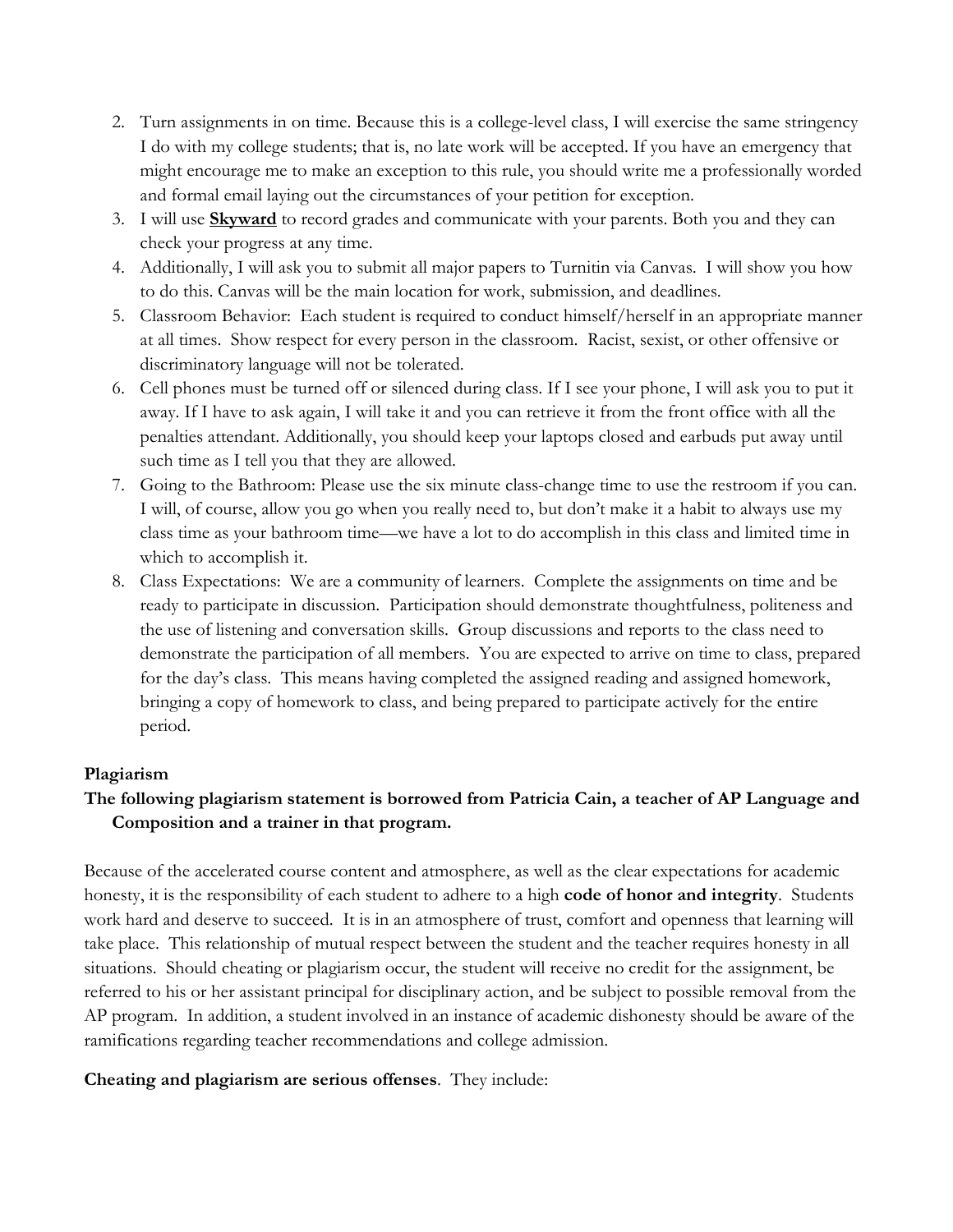- Stealing passages or ideas from any other source and using them in your own writing assignments without proper documentation
- Collaborating with another student on an individual assignment, including close reading guides
- Recording/copying/repeating test questions or answers to pass to other students and/or receiving copied questions or answers, including timed writing prompts
- Using technology to "share" prompts, tests, or other graded assignments
- Cheating on a quiz or test.

# **Assignments:**

Because this is a college-level class, you should expect that the work load will be commensurate with college expectations. For that reason, be prepared to do both a substantial amount of reading and writing.

Reading & Quizzes: You will read several works of nonfiction, including narrative nonfiction, academic and news articles, memoirs and autobiographies, and exploratory and personal essays. As pre-college students, I will expect you to do a good bit of reading outside of class, and there will be quizzes to incentivize you to complete this reading.

For each of the works we read, we will consider rhetorical context—purpose, audience, and strategies—as we focus on close reading. We will concentrate on recognizing strategies and tactics that authors use to persuade, to explain, to entertain, and to justify.

Writing: We will explore each book and essay, article, visual, etc. through a series of both formal and informal writings. The formal papers are described in detail below (see the bottom of each unit on the schedule).

We will also engage in several less formal kinds of writing. You will write in various informal modes, including

- dialectical journal writing
- freewriting
- personal response
- peer dialoging
- mentor-text imitation
- and others.

This will give you an opportunity to explore the themes and styles of the class, as well as your own beliefs and evolving thinking about the issues discussed, without the pressure of an essay grade.

Visual Analyses: Also during this first unit and continuing throughout the semester, we will consider the various formats in which an argument can be made, from visual, to oral, to written. And because you have grown up in an image-saturated culture, we will start our analysis of argument by dissecting some powerful visual arguments.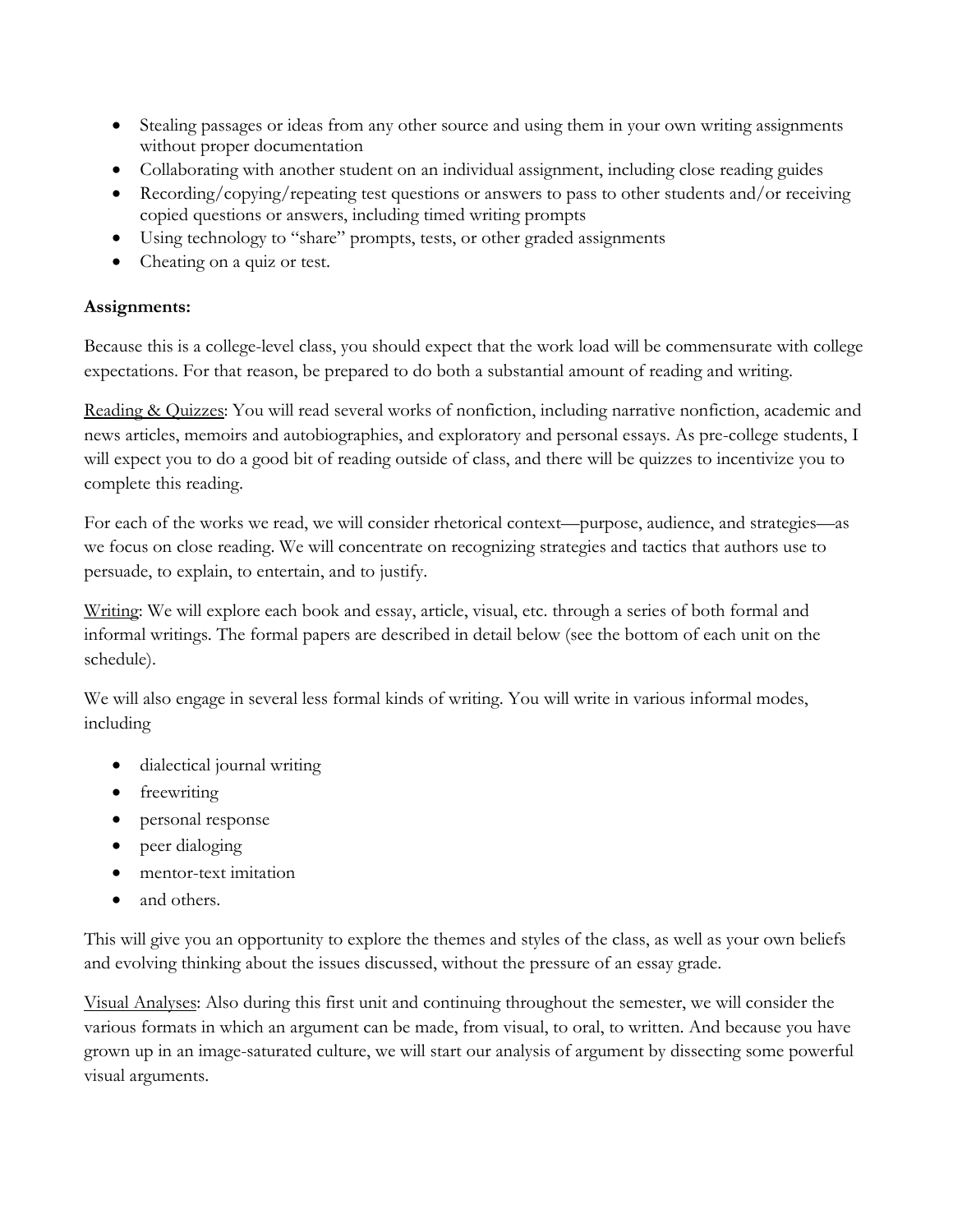Vocabulary: We will be using a software program that individualizes vocabulary for each student called Membean. As AP students, your vocabularies are often more advanced than many of your peers, so I'm hoping this software program can push you to develop those even further. Completion of vocabulary exercises, with the subsequent weekly quiz, will be checked and graded on a weekly basis.

Grammar & Style Exercises: Even my brightest college students often lacked an understanding of the basics and the metalanguage of grammar and mechanics. I want you to have that. As a result, we will be conducting a modified DGP program (many of you have done DGP—for those who have not, I will explain in greater depth in class how this program works). We will also explore a variety of sentence styles and syntactic arrangements that can help your writing gain style and flair. We will do this by examining and then imitating mentor sentences.

# **Brief Schedule**

# First Quarter/Term:

Course Orientation, Introduction to Close Reading, Rhetorical Awareness, and Rhetorical Analysis.

The course will be designed around some of the most fundamental questions in human thought and philosophy: What does it mean to be human? What does it mean to be a good, an ethical human? What are the limits of human?

This quarter we will explore answers to the first two questions. We will read a variety of essays and philosophies from ancient to modern. We will analyze visual rhetoric and the ways that non-print media can be used to address a rhetorical situation. We will also explore the question of good and ethical behavior as we read the nonfiction book, *The Life of Frederick Douglass.* 

Major Paper #1: After considering these essential philosophical questions, students will draft a rhetorical analysis essay. After initial drafting, students will peer review one another's papers, suggesting changes that need to be made before the paper is then submitted to me for *my* feedback. I will comment on each individual paper, but I will also use your papers as a jumping-off point for future instruction. This will help me to construct lessons on areas that the whole class may be in need of. If, for example, everyone struggled with introductions and transitions, we will take special care to review introductions and transitions. At that point, students will have an opportunity for one final revision.

# Second Quarter/Term:

During the second nine weeks, we will continue to focus on the rhetorical situation and how to effectiveness analyze rhetoric. We will look at famous arguments ancient and modern as exercises in analysis but also as models for writing argument ourselves.

Major Paper #2: We will consider questions of racism, gender, corruption, and dignity. Drawing on this reading and our reading of other, shorter works, students will draft argument essays laying out a positon on one of these topics, considering counter positions, and arguing for a course of action or belief. This paper,